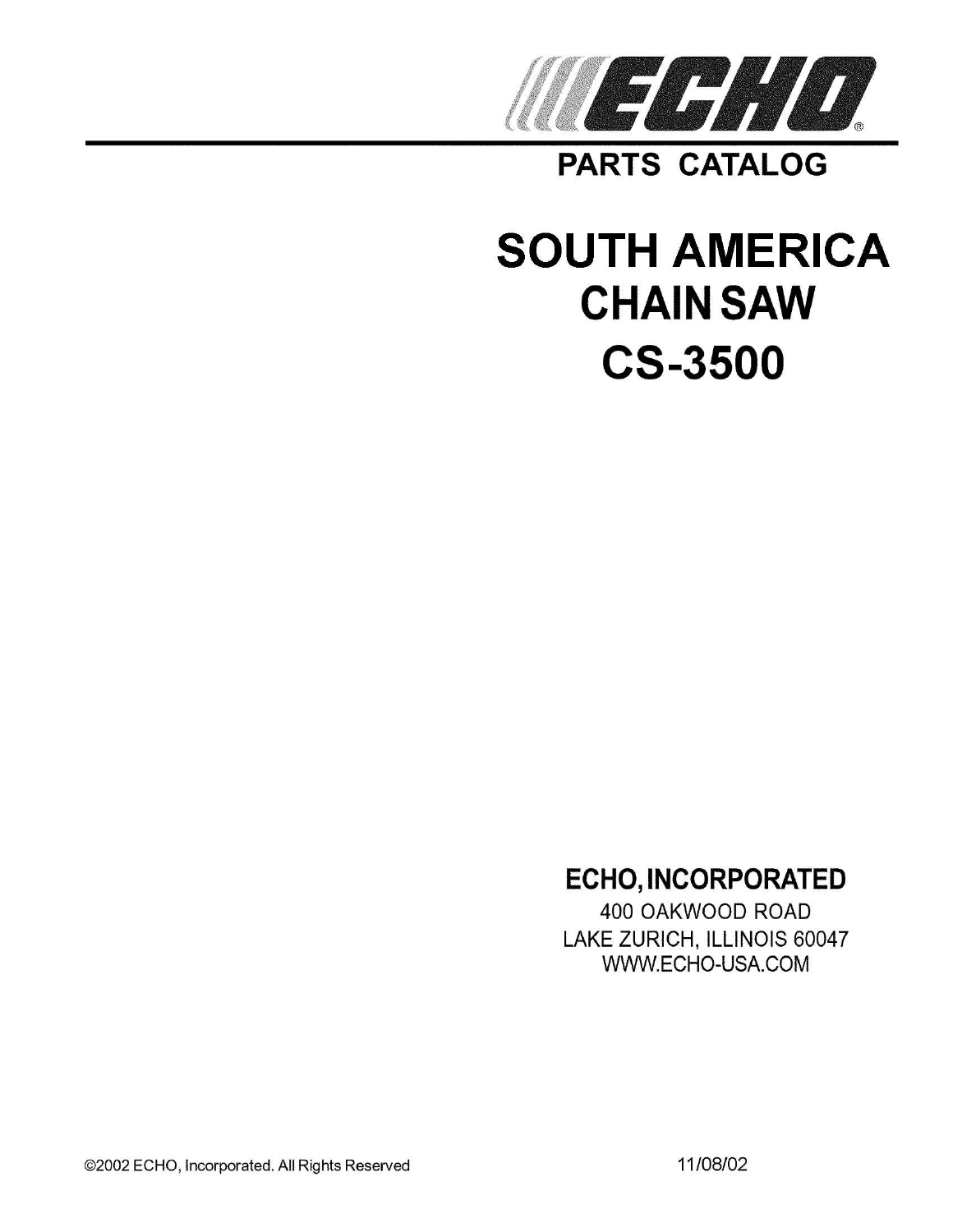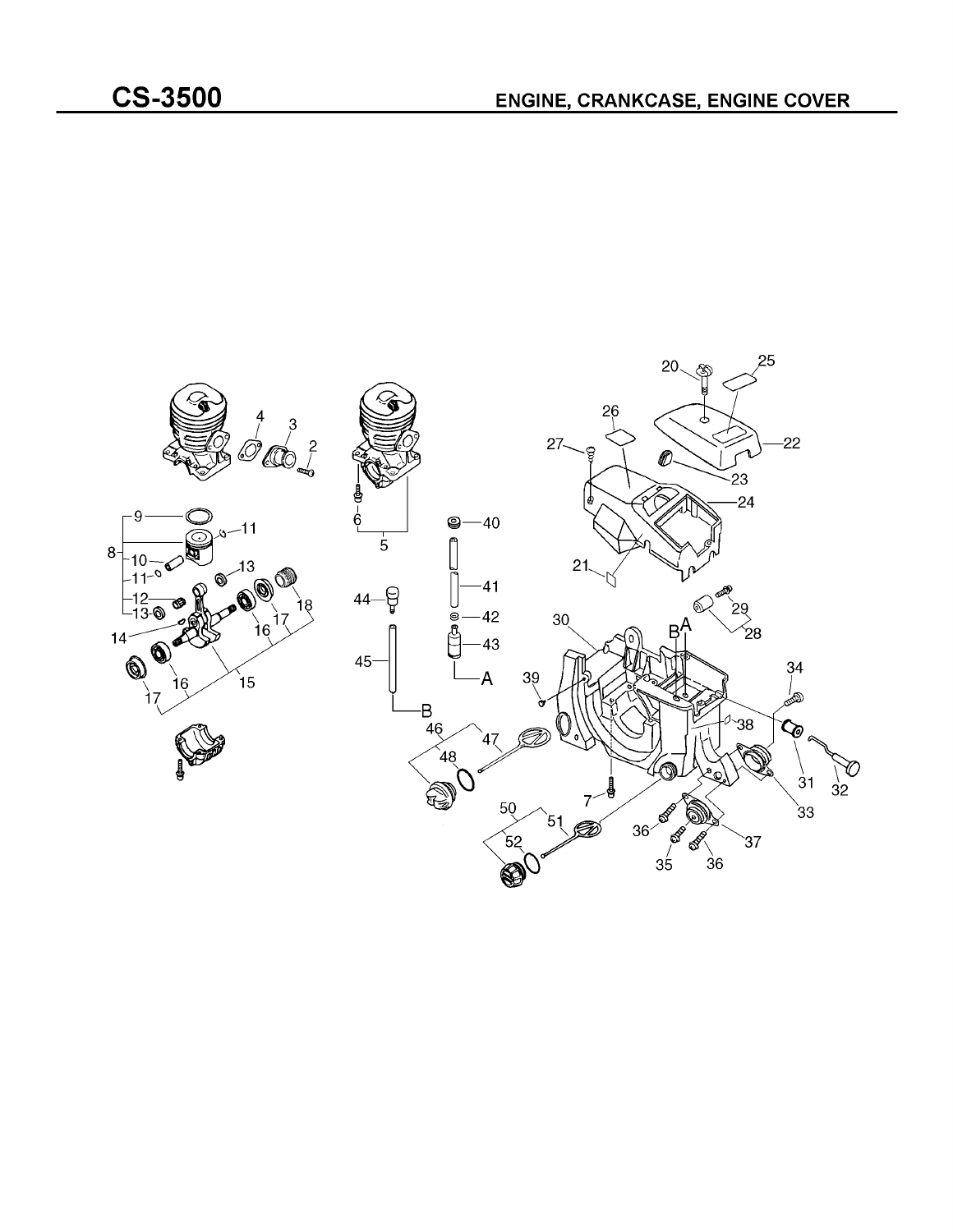#### **ENGINE, CRANKCASE, ENGINE COVER CS-3500**

| <b>KEY</b>     |           | <b>PART NUMBER</b> | <b>QTY</b>              | <b>DESCRIPTION</b>         |
|----------------|-----------|--------------------|-------------------------|----------------------------|
| $\overline{2}$ |           | 90023805012        | $\overline{2}$          | <b>SCREW 5*12</b>          |
| $\overline{3}$ |           | 13051039932        | $\overline{1}$          | <b>ADAPTER, INTAKE</b>     |
| 4              |           | 13001639930        | 1                       | <b>GASKET, INTAKE</b>      |
| 5              |           | P021000802         | $\overline{1}$          | <b>CRANKCASE SET</b>       |
| 6              | $\ddot{}$ | 90016205022        | 4                       | <b>BOLT, H.S. 5*22</b>     |
| $\overline{7}$ |           | 90016205030        | $\overline{\mathbf{4}}$ | BOLT, H.S. 5*30            |
| 8              |           | 10000060930        | 1                       | <b>PISTON KIT</b>          |
| 9              | $+$       | 10001101110        | $\overline{1}$          | <b>RING, PISTON</b>        |
| 10             | $+$       | 10001315330        | 1                       | PIN, PISTON                |
| 11             | $+$       | 10001504630        | $\overline{2}$          | <b>CIRCLIP, PISTON PIN</b> |
| 12             | $+$       | 10001222330        | 1                       | <b>BEARING, NEEDLE</b>     |
| 13             | $+$       | 10001460930        | $\overline{2}$          | <b>SPACER, PISTON PIN</b>  |
| 14             |           | 10014212330        | 1                       | <b>KEY, WOODRUFF</b>       |
| 15             |           | 10010160931        | $\overline{1}$          | <b>CRANKSHAFT ASY</b>      |
| 16             | $+$       | 9403536201         | $\overline{2}$          | <b>BEARING BALL</b>        |
| 17             | $+$       | 10021338330        | $\overline{2}$          | <b>OILSEAL</b>             |
| 18             | $\ddag$   | 43706335630        | 1                       | <b>GEAR, WORM</b>          |
| 20             |           | A235000010         | $\overline{1}$          | <b>KNOB, CLEANER LID</b>   |
| 21             |           | 89063138130        | 1                       | <b>LABEL, CAUTION</b>      |
| 22             |           | A232000010         | 1                       | LID, CLEANER               |
| 23             |           | 13033832430        | 1                       | PLUG, COVER                |
| 24             |           | 10151460932        | $\overline{1}$          | <b>COVER, CYLINDER</b>     |
| 25             |           | X503000270         | 1                       | LABEL, MODEL               |
| 26             |           | 89034539230        | $\overline{1}$          | LABEL, CAUTION             |
| 27             |           | 90025604016        | 3                       | SCREW 4*16                 |
| 28             |           | 43300060930        | $\overline{1}$          | <b>CATCHER KIT, CHAIN</b>  |
| 29             | ÷         | 90025305020        | 1                       | <b>SCREW 5*20</b>          |
| 30             |           | 10400560932        | $\overline{1}$          | COVER, ENGINE              |
| 31             |           | 17881060930        | 1                       | <b>GROMMET, CHOKE</b>      |
| 32             |           | 17851038330        | 1                       | ROD, CHOKE                 |
| 33             |           | 10090535430        | 1                       | <b>CUSHION</b>             |
| 34             |           | 90023805025        | 1                       | <b>SCREW 5*25</b>          |
| 35             |           | 90023805014        | 1                       | <b>SCREW 5*14</b>          |
| 36             |           | 90023804022        | $\overline{2}$          | <b>SCREW 4*22</b>          |
| 37             |           | 10090536030        | 1                       | <b>CUSHION</b>             |
| 38             |           | 89015739130        | 1                       | LABEL, SWITCH              |
| 39             |           | 43611413930        | 1                       | VALVE, CHECK               |
| 40             |           | 13211504920        | 1                       | <b>GROMMET</b>             |
| 41             |           | 13201038331        | 1                       | <b>PIPE</b>                |
| 42             |           | 13201326630        | 1                       | <b>CLIP</b>                |
| 43             |           | 13120514930        | 1                       | STRAINER, FUEL             |
| 44             |           | 13130056430        | $\overline{1}$          | <b>VALVE, CHECK</b>        |
| 45             |           | 13201252030        | 1                       | <b>PIPE</b><br>$3*5*50$    |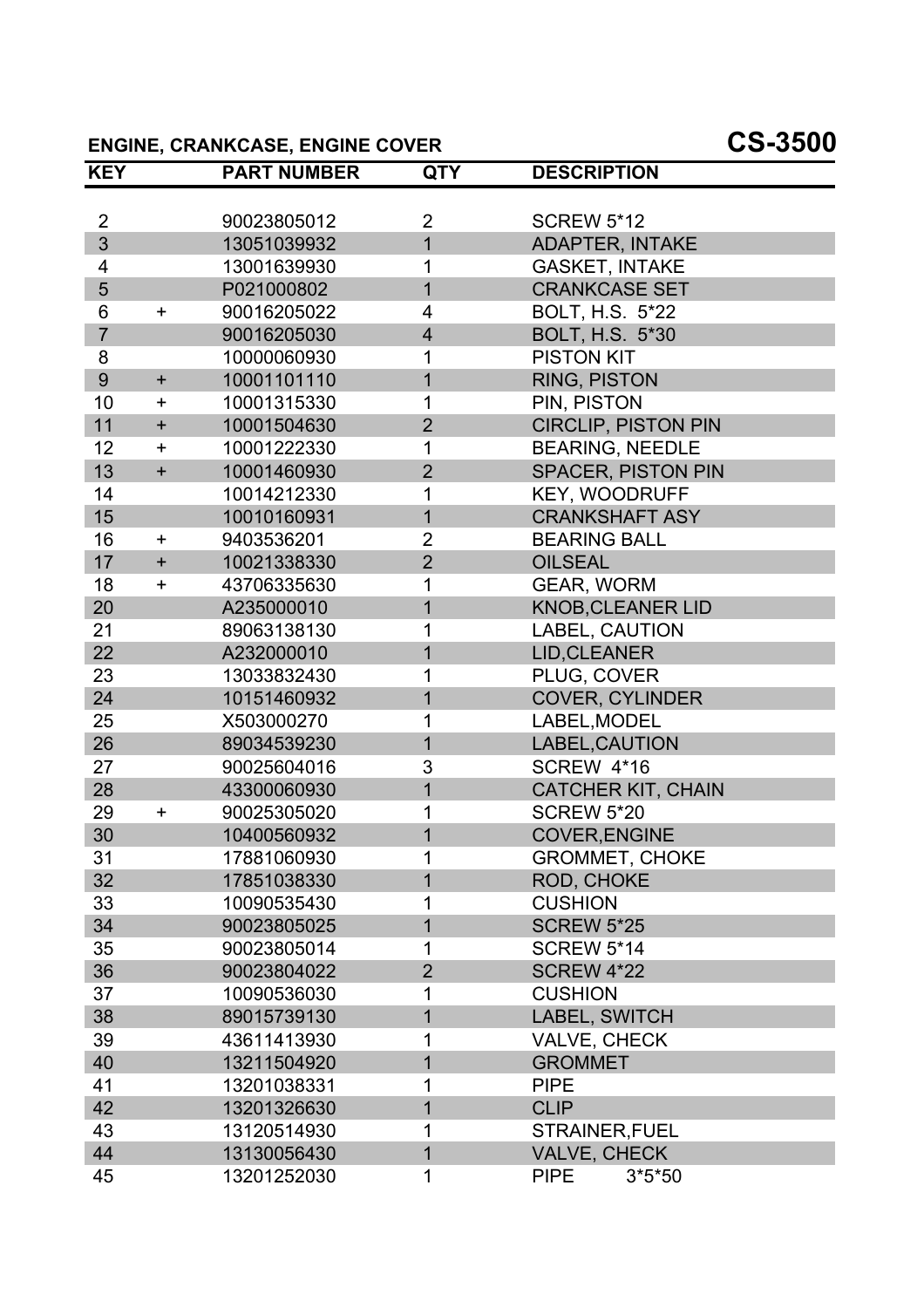## **ENGINE, CRANKCASE, ENGINE COVER CS-3500**

| <b>KEY</b> | <b>PART NUMBER</b> | QTY | <b>DESCRIPTION</b>    |
|------------|--------------------|-----|-----------------------|
|            |                    |     |                       |
| 46         | 43600139131        |     | <b>CAP ASSY, TANK</b> |
| 47         | 13105119830        |     | <b>LINK</b>           |
| 48         | 90072502025        |     | <b>O-RING</b>         |
| 50         | 13100437931        |     | CAP ASSY, FUEL TANK   |
| 51         | 13105119830        |     | <b>LINK</b>           |
| 52         | 90072000022        |     | O-RING 22             |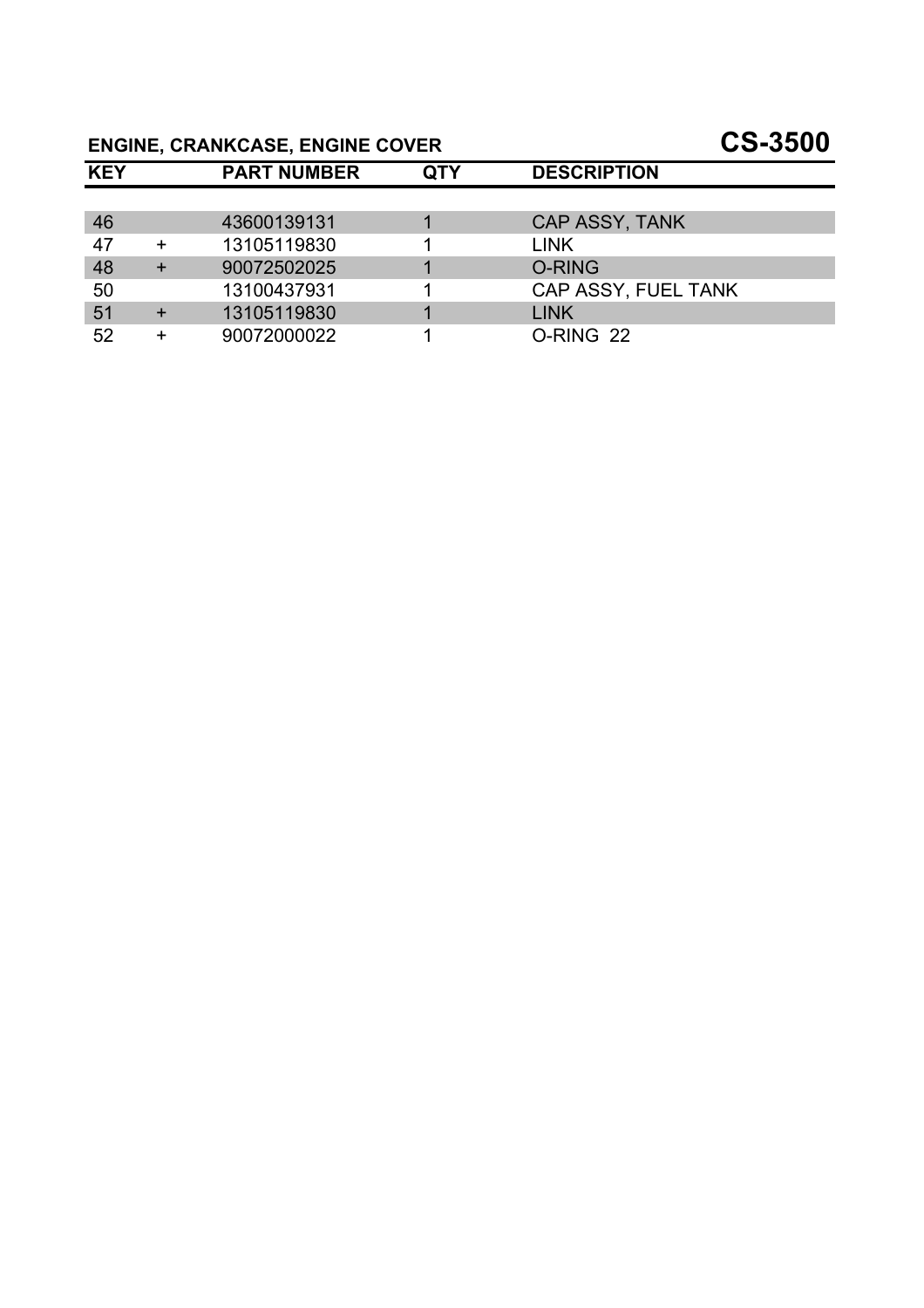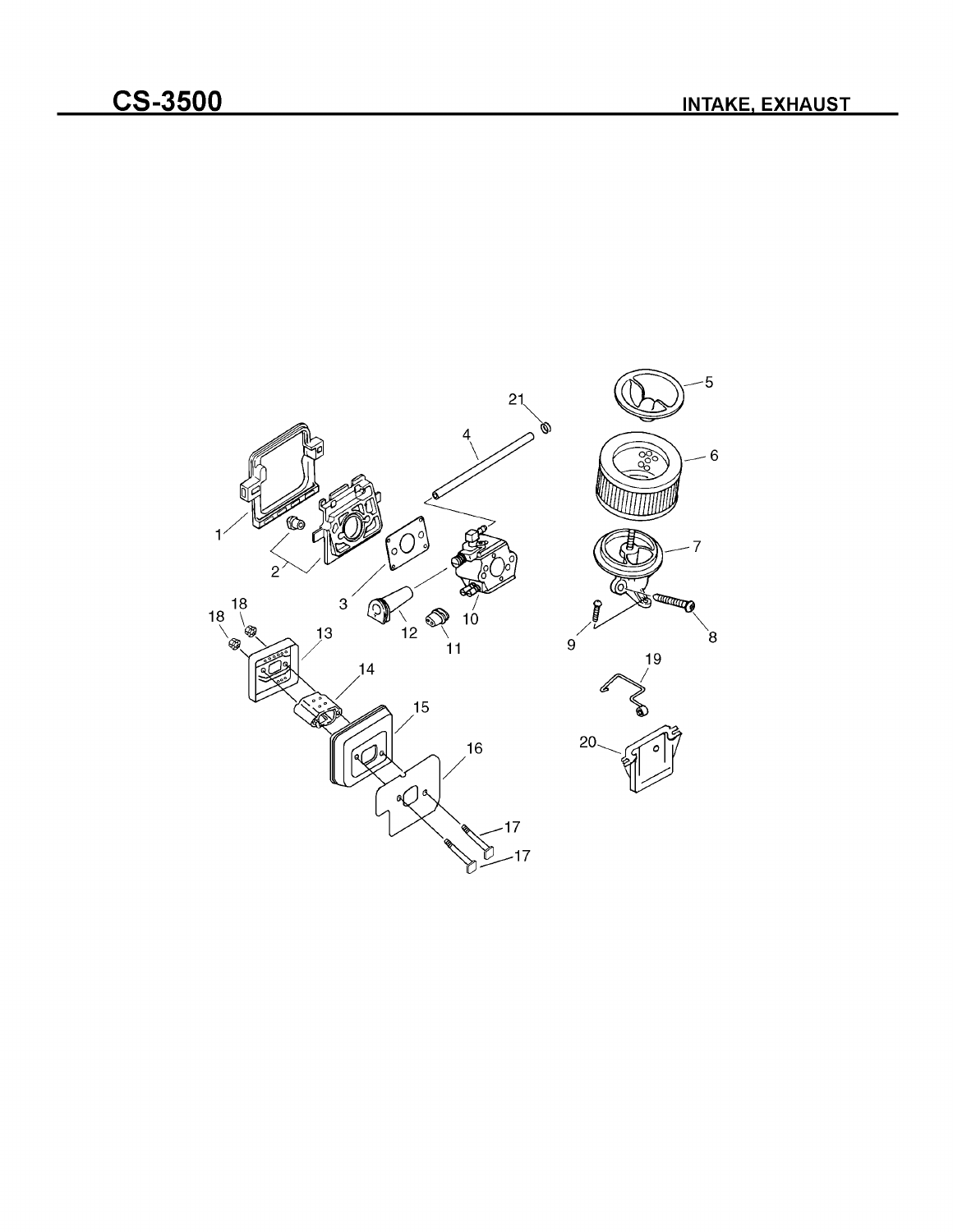#### **INTAKE, EXHAUST CS-3500**

| <b>KEY</b>              | <b>PART NUMBER</b> | <b>QTY</b>     | <b>DESCRIPTION</b>          |
|-------------------------|--------------------|----------------|-----------------------------|
|                         |                    |                |                             |
| 1                       | 13036639930        |                | <b>CUSHION</b>              |
| $\overline{2}$          | 13000739930        | 1              | <b>INSULATOR</b>            |
| 3                       | 13001038330        | 1              | <b>GASKET, INTAKE</b>       |
| $\overline{\mathbf{4}}$ | 13011054430        | 1              | PIPE, IMPULSE               |
| 5                       | 13040538331        | 1              | <b>BRACKET, AIR CLEANER</b> |
| 6                       | 13030039730        | 1              | <b>CLEANER ASM., AIR</b>    |
| 7                       | 13030139931        | 1              | <b>ADAPTER, INTAKE</b>      |
| 8                       | 90023805050        | $\overline{2}$ | <b>SCREW 5*50</b>           |
| 9                       | 90025305016        | 1              | <b>SCREW</b>                |
| 10                      | 12300060930        | 1              | <b>CARBURETOR ASSY</b>      |
| 11                      | 12901033330        | 1              | <b>GROMMET</b>              |
| 12                      | 12901560931        | 1              | <b>GROMMET</b>              |
| 13                      | 14586160930        | 1              | LID, MUFFLER                |
| 14                      | 14561460930        | 1              | <b>PLATE, MUFFLER</b>       |
| 15                      | 14561060930        | 1              | <b>MUFFLER</b>              |
| 16                      | 14551060930        | 1              | <b>GASKET, MUFFLER</b>      |
| 17                      | 10102360930        | $\overline{2}$ | BOLT,5<br>5*60              |
| 18                      | 90051600005        | $\overline{2}$ | <b>NUT, FRANGE 5</b>        |
| 19                      | 17801161530        | 1              | ROD, THROTTLE               |
| 20                      | 17811260931        | 1              | <b>GUIDE, THROTTLE</b>      |
| 21                      | 13201309820        | 1              | <b>CLIP</b>                 |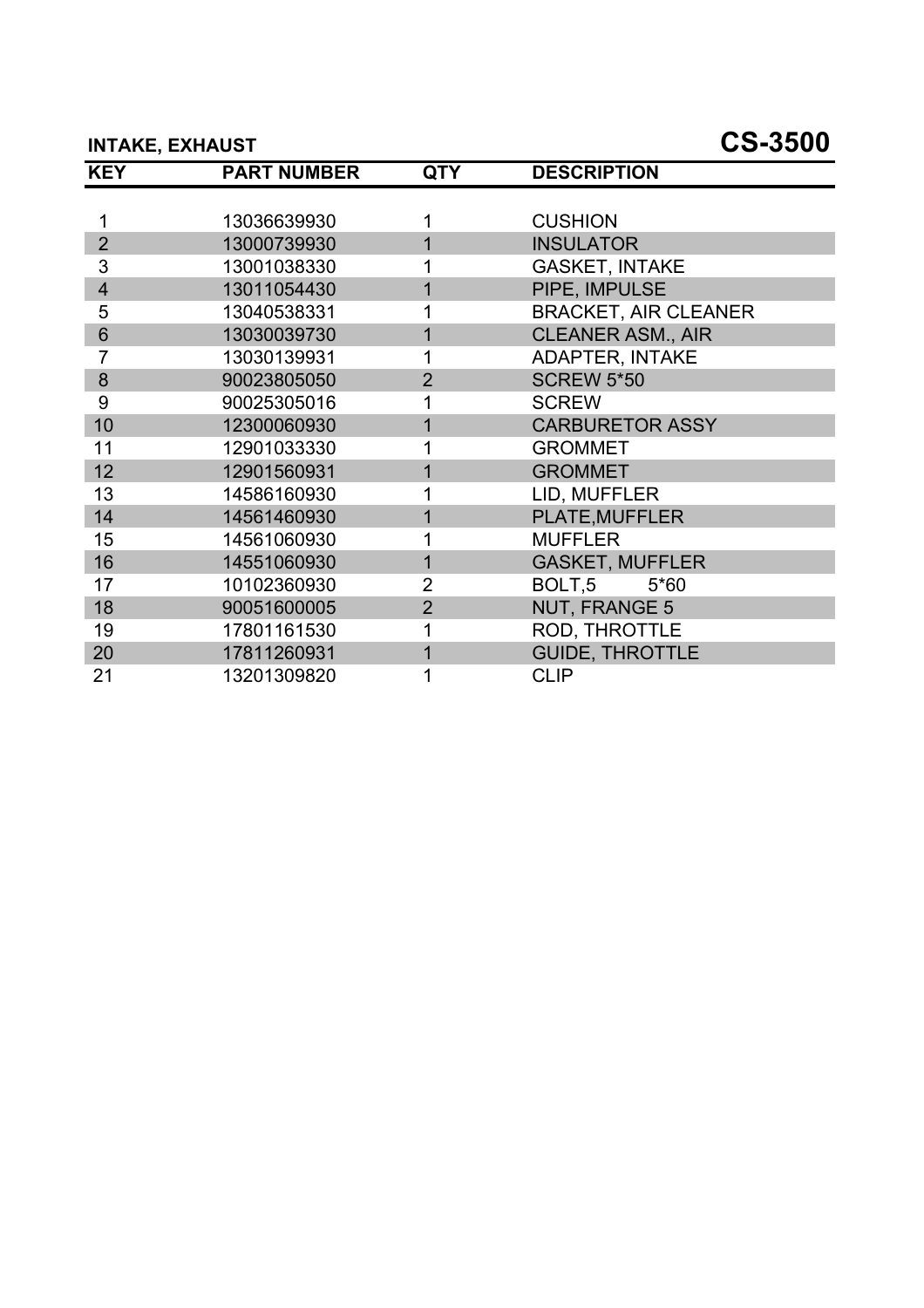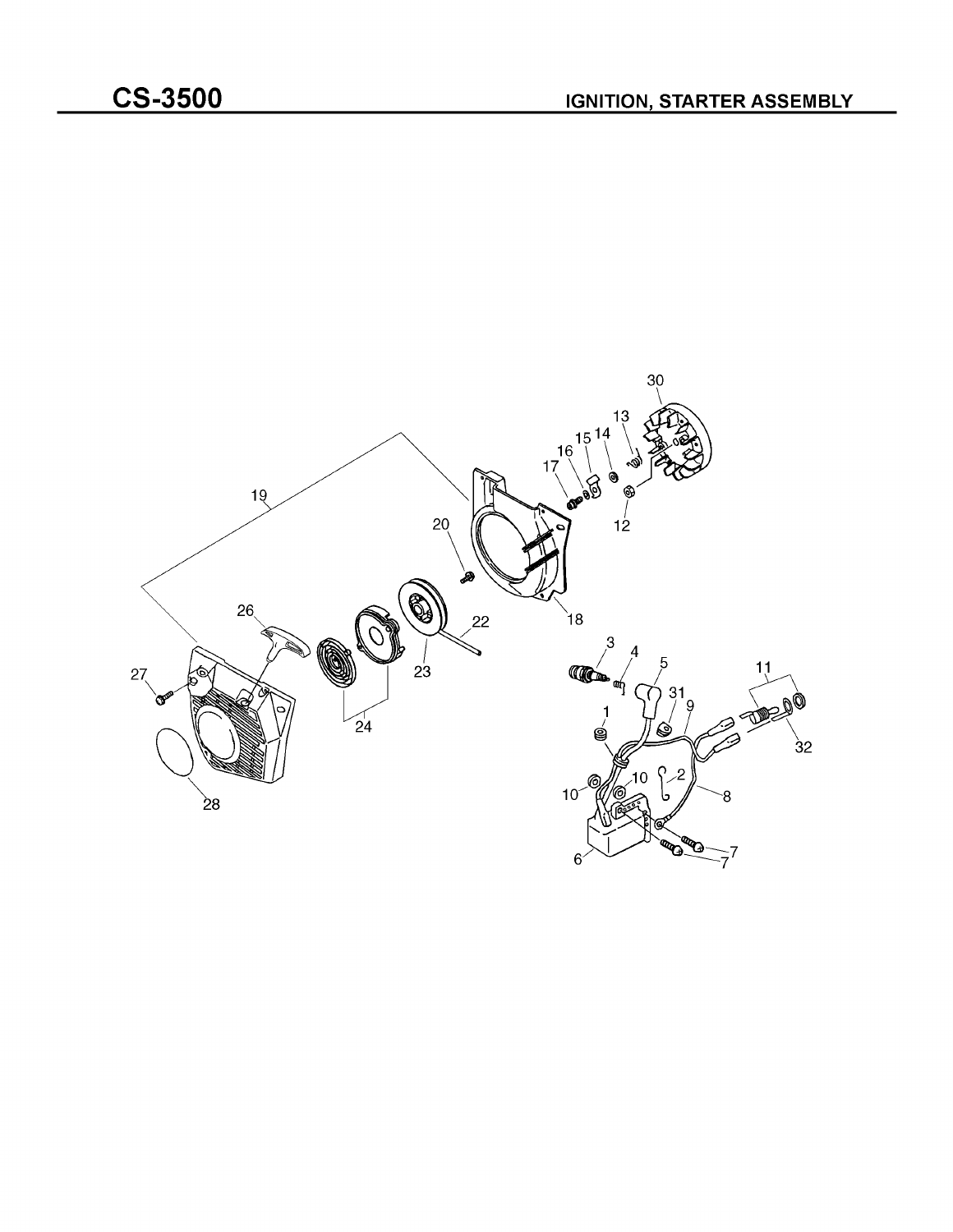#### **IGNITION, STARTER ASSEMBLY CS-3500**

| <b>KEY</b>              |           | <b>PART NUMBER</b> | <b>QTY</b>     | <b>DESCRIPTION</b>        |
|-------------------------|-----------|--------------------|----------------|---------------------------|
|                         |           |                    |                |                           |
| 1                       |           | 15111204630        | 1              | <b>BUSHING</b>            |
| $\overline{2}$          |           | 15911860930        | $\overline{1}$ | <b>GUIDE, CORD</b>        |
| 3                       |           | 15901010230        | 1              | PLUG, SPARK (BPMR-7A      |
| $\overline{\mathbf{4}}$ |           | 15901103432        | $\overline{1}$ | COIL, SPARK PLUG CAP      |
| 5                       |           | 15901201620        | 1              | CAP, SPARK PLUG           |
| 6                       |           | 15662660930        | 1              | COIL, IGNITION            |
| $\overline{7}$          |           | 90023805025        | $\overline{2}$ | <b>SCREW 5*25</b>         |
| $\bf 8$                 |           | 16201060930        | $\overline{1}$ | <b>LEAD</b>               |
| 9                       |           | 16202152130        | 1              | <b>LEAD</b>               |
| 10                      |           | 15011716430        | $\overline{2}$ | <b>SPACER</b>             |
| 11                      |           | 16340035430        | 1              | <b>SWITCH, IGNITION</b>   |
| 12                      |           | 90051500008        | $\overline{1}$ | <b>NUT, FLANGE 8</b>      |
| 13                      |           | 17723435430        | $\overline{2}$ | <b>SPRING, RETURN</b>     |
| 14                      |           | 17724704630        | $\overline{2}$ | <b>SPACER, RATCHET</b>    |
| 15                      |           | A514000000         | $\overline{2}$ | <b>PAWL</b>               |
| 16                      |           | 90060300005        | $\overline{2}$ | <b>WASHER 5</b>           |
| 17                      |           | 90021605012        | $\overline{2}$ | <b>SCREW 5*12</b>         |
| 18                      |           | 10151160930        | $\overline{1}$ | COVER, FAN<br><b>BL</b>   |
| 19                      |           | 17720060931        | 1              | <b>STARTER, RECOIL</b>    |
| 20                      | $+$       | 17723644330        | $\overline{1}$ | <b>SCREW</b>              |
| 22                      | $\pm$     | 17722660930        | 1              | ROPE, STARTER             |
| 23                      | $+$       | 17721560930        | $\overline{1}$ | <b>DRUM, STARTER</b>      |
| 24                      | $\pm$     | 17720360930        | 1              | <b>SPRING KIT, REWIND</b> |
| 26                      | $\ddot{}$ | P022001320         | $\overline{1}$ | <b>GRIP, STARTER</b>      |
| 27                      |           | 90025604016        | 4              | <b>SCREW 4*16</b>         |
| 28                      |           | 89011849330        | 1              | LABEL, ECHO               |
| 30                      |           | 15680060930        | 1              | ROTOR, MAGNETO            |
| 31                      |           | 15011204930        | $\overline{1}$ | <b>BUSHING</b>            |
| 32                      |           | 16811460930        | 1              | <b>TERMINAL, LEAD</b>     |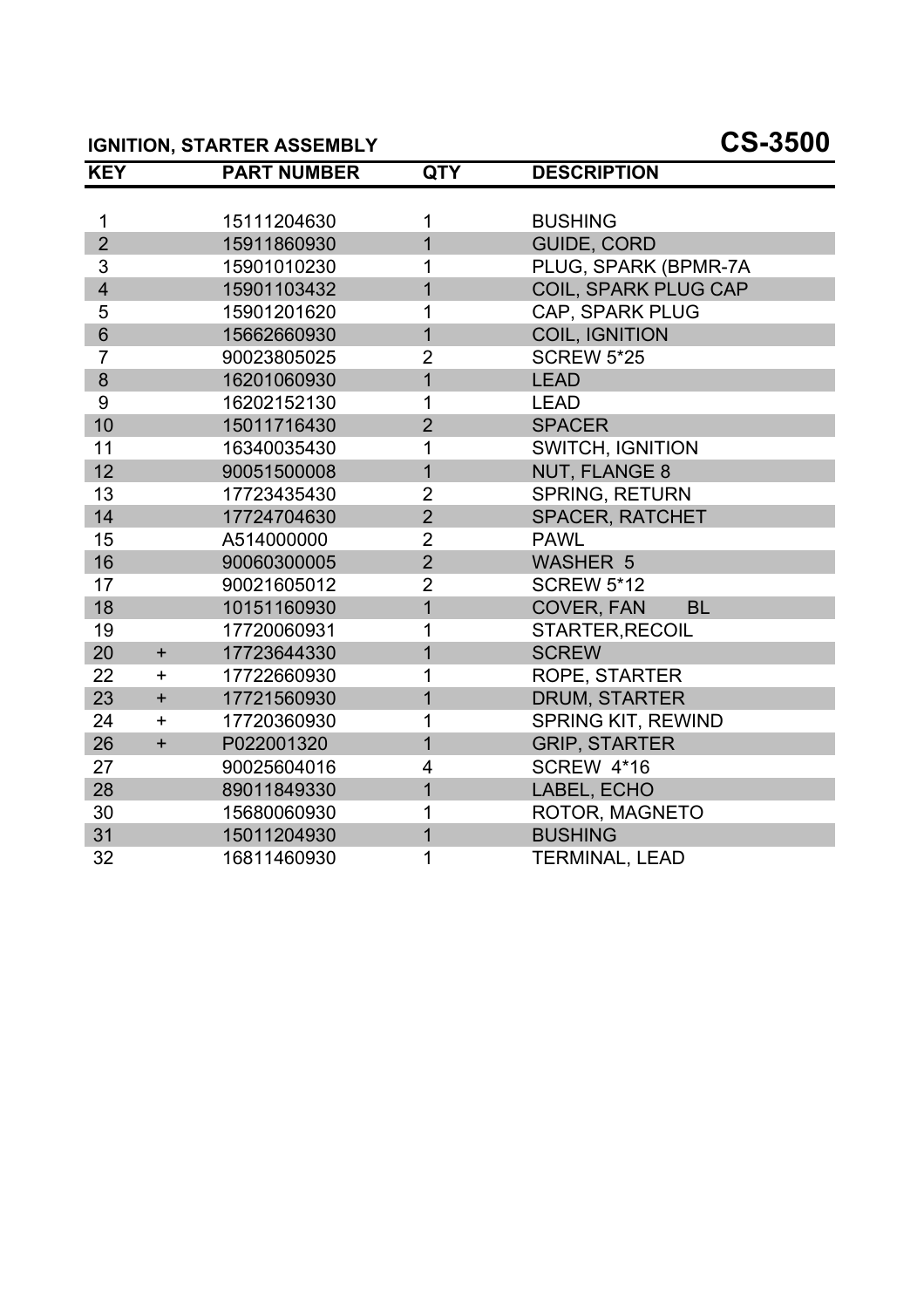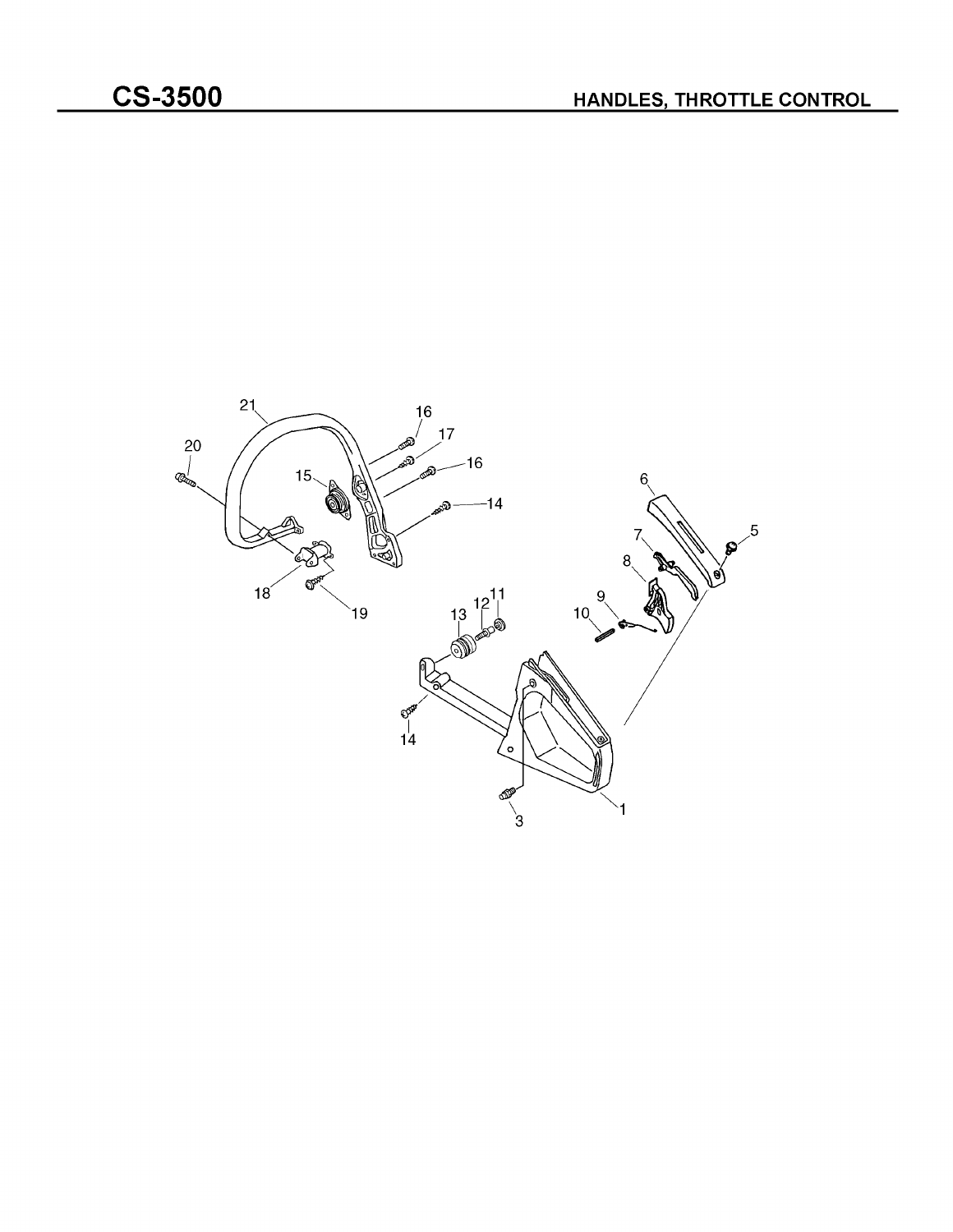#### **HANDLE, THROTTLE CONTROL CS-3500**

| <b>KEY</b> | <b>PART NUMBER</b> | <b>QTY</b>     | <b>DESCRIPTION</b>           |
|------------|--------------------|----------------|------------------------------|
|            |                    |                |                              |
| 1          | 35111060932        |                | HANDLE, REAR                 |
| 3          | 17830237930        | 1              | LATCH, THROTTLE              |
| 5          | 90025304012        | 1              | <b>SCREW</b>                 |
| 6          | 35115535430        | 1              | COVER, HANDLE (BL)           |
| 7          | 17809037930        |                | LOCKOUT, T. CONTROL          |
| 8          | C450000000         | 1              | <b>TRIGGER, THROTTLE</b>     |
| 9          | 17804335430        | 1              | <b>SPRING, THR.RETURN</b>    |
| 10         | 90034540030        | 1              | PIN, SPRING 4*30SUS          |
| 11         | 10091819830        |                | CAP, CUSHION                 |
| 12         | 10091535430        | 1              | <b>SCREW</b>                 |
| 13         | 10091060030        | $\mathbf{1}$   | <b>CUSHION</b>               |
| 14         | 90025305020        | 4              | <b>SCREW 5*20</b>            |
| 15         | 10092235430        | 1              | <b>CUSHION, REARE HANDLE</b> |
| 16         | 90023804016        | $\overline{2}$ | <b>SCREW 4*16</b>            |
| 17         | 90025305016        |                | <b>SCREW</b>                 |
| 18         | 35110560930        | 1              | <b>CUSHION</b>               |
| 19         | 90025304012        | $\overline{2}$ | <b>SCREW</b>                 |
| 20         | 90023804022        | 1              | <b>SCREW 4*22</b>            |
| 21         | 35160660931        |                | <b>HANDLE, FRONT</b>         |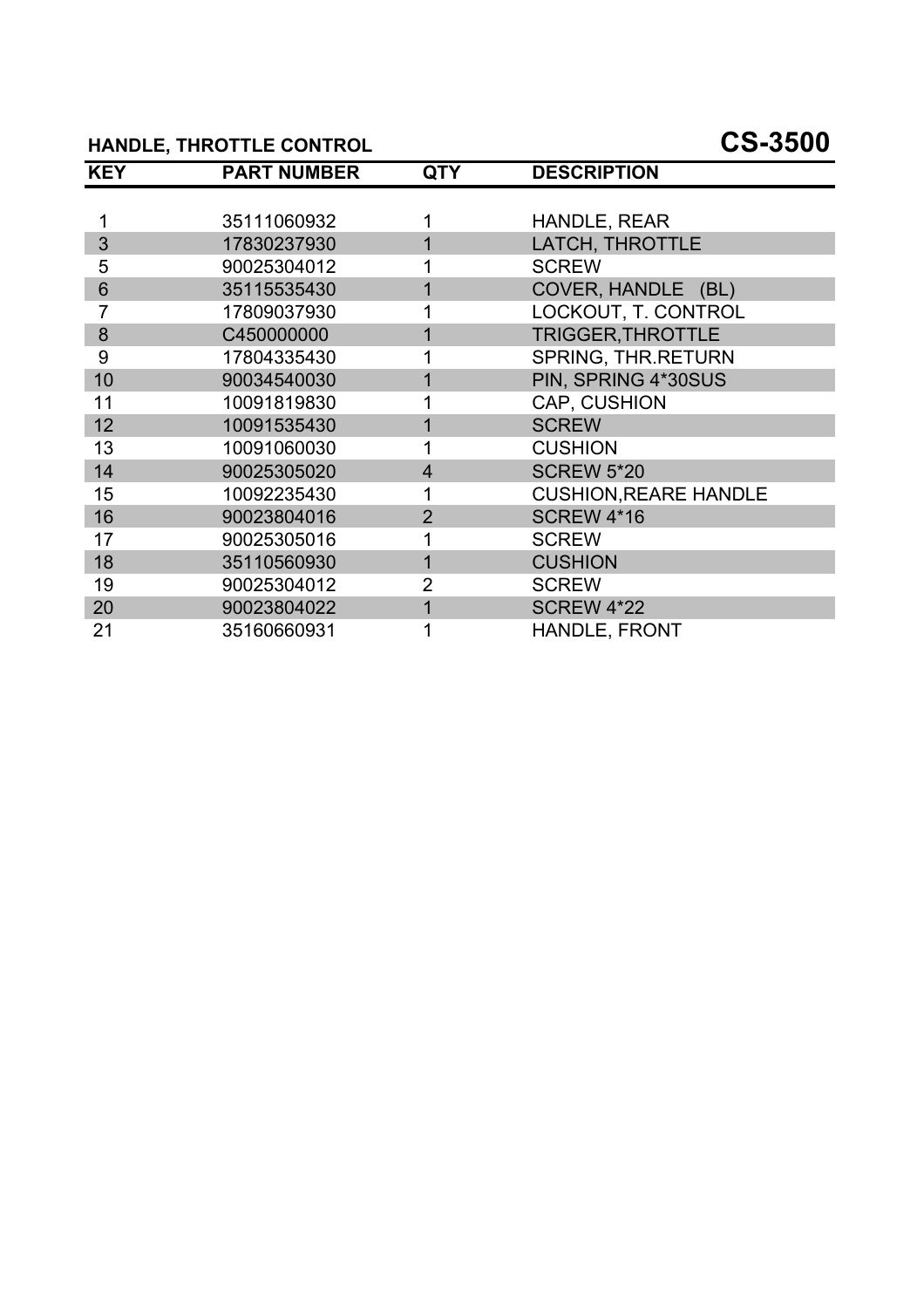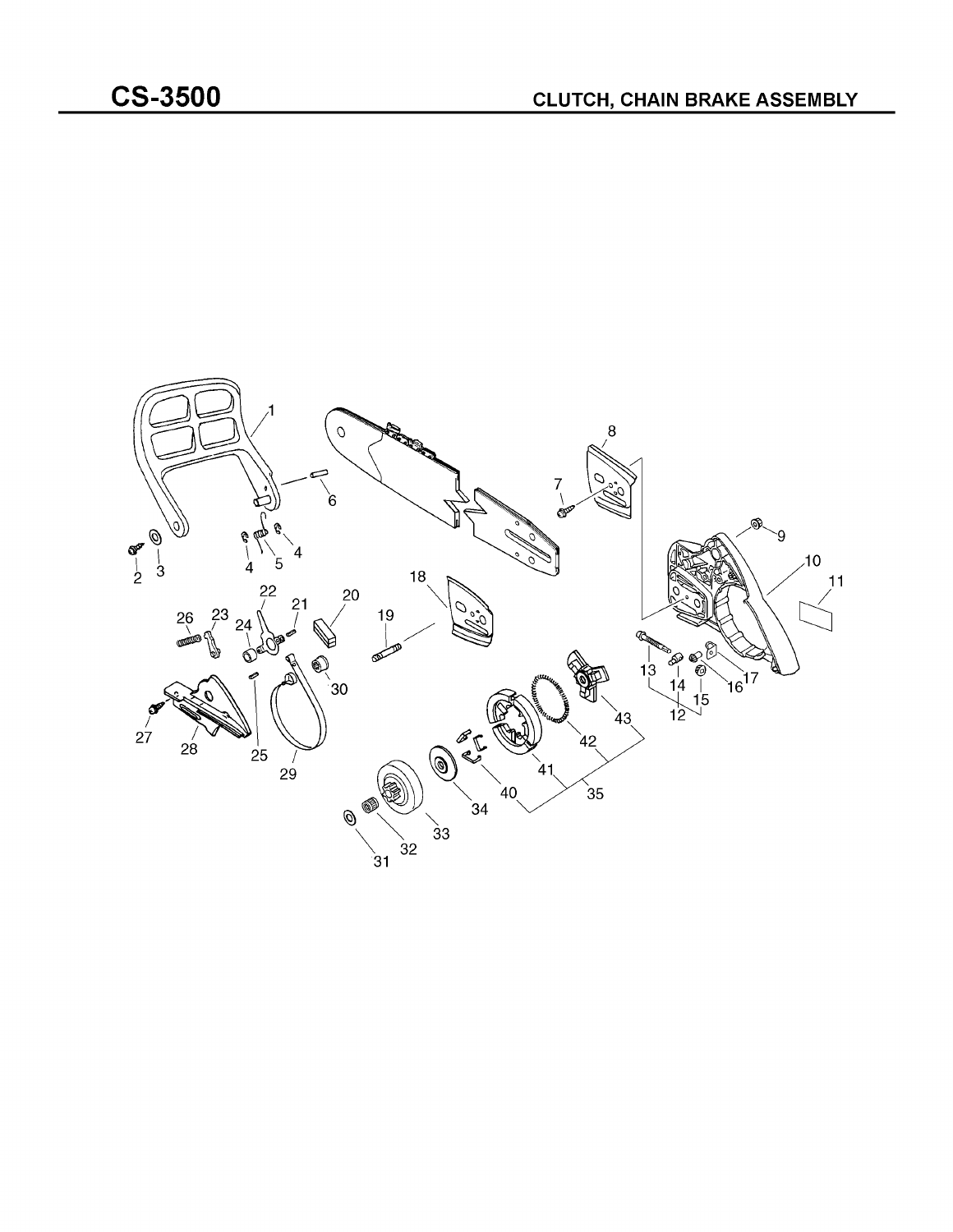#### **CLUTCH, CHAIN BRAKE ASSEMBLY CS-3500**

| <b>KEY</b>     |             | <b>PART NUMBER</b> | <b>QTY</b>     | <b>DESCRIPTION</b>          |
|----------------|-------------|--------------------|----------------|-----------------------------|
|                |             |                    |                |                             |
|                |             | C032000020         | 1              | <b>BRAKE, ASM CHAIN</b>     |
| $\mathbf{1}$   |             | C320000000         | 1              | LEVER, BRAKE                |
| $\overline{2}$ |             | 90025304012        | 1              | <b>SCREW</b>                |
| 3              |             | 17721404630        | $\overline{1}$ | <b>WASHER</b>               |
| 4              |             | 90070000008        | $\overline{2}$ | E-RING 8                    |
| 5              |             | 43312260930        | $\mathbf 1$    | <b>SPRING, BRAKE</b>        |
| 6              |             | 90033030120        | 1              | <b>PIN</b>                  |
| $\overline{7}$ |             | 90025304010        | $\overline{1}$ | <b>SCREW 4*10</b>           |
| 8              |             | 43301260930        | 1              | PLATE, GUIDE                |
| 9              |             | 43301903933        | $\overline{2}$ | NUT, FLANGE 6               |
| 10             | $+$         | 43301060931        | 1              | <b>GUARD, SPROCKET</b>      |
| 11             |             | X502000000         | $\overline{1}$ | LABEL, ECHO                 |
| 12             |             | P021000061         | 1              | <b>TENSIONER, CHAIN ASY</b> |
| 13             | $+$         | V203000020         | $\overline{1}$ | BOLT <sub>,5</sub>          |
| 14             | $\pm$       | C309000030         | 1              | <b>TENSIONER, CHAIN</b>     |
| 15             | $+$         | V651000010         | 1              | <b>GEAR, BEVEL</b>          |
| 16             |             | V651000000         | 1              | <b>GEAR, BEVEL</b>          |
| 17             |             | V150000030         | 1              | PLATE, EYE                  |
| 18             |             | 43301360930        | 1              | PLATE, GUIDE                |
| 19             |             | 43301103931        | $\overline{2}$ | STUD, GUIDE BAR             |
| 20             | $\pm$       | 43331232630        | 1              | COVER, SEAL                 |
| 21             | $+$         | 90033040088        | $\overline{1}$ | <b>ROLLER</b><br>$4*8.8$    |
| 22             | $\pm$       | 43311760930        | 1              | <b>CONNECTOR, BRAKE</b>     |
| 23             | $+$         | 43320935430        | $\overline{1}$ | STOPPER, BRAKE              |
| 24             | $+$         | 43311635430        | 1              | SPACER 8                    |
| 25             | $+$         | 90034225012        | 1              | <b>PIN, SPRING 2.5*12</b>   |
| 26             | $\pm$       | 43312235430        | 1              | <b>SPRING, BRAKE</b>        |
| 27             | $+$         | 90025304012        | 3              | <b>SCREW</b>                |
| 28             | +           | 43331060930        | 1              | <b>BS</b><br>COVER, BRAKE   |
| 29             | $+$         | 43312360930        | 1              | <b>BAND, BRAKE</b>          |
| 30             | $\pm$       | 43314235430        | 1              | <b>ADJUSTER, BRAKE</b>      |
| 31             |             | 17501439130        | 1              | <b>WASHER, CLUTCH</b>       |
| 32             |             | 17501235630        | 1              | <b>BEARING, NEEDLE</b>      |
| 33             |             | 17500539131        | 1              | DRUM, CLUTCH 3/8            |
| 34             |             | 17501939430        | 1              | PLATE, CLUTCH               |
| 35             |             | A056000010         | 1              | <b>CLUTCH</b>               |
| 40             | $\pm$       | 17502259530        | 3              | SPRING, FLAT                |
| 41             | $+$         | P021000270         | 1              | <b>CLUTCH SHOE SET</b>      |
| 42             | $\mathbf +$ | 17501839430        | 1              | <b>SPRING, CLUTCH</b>       |
| 43             | $+$         | A552000000         | $\mathbf 1$    | <b>HUB, CLUTCH</b>          |
|                |             |                    |                |                             |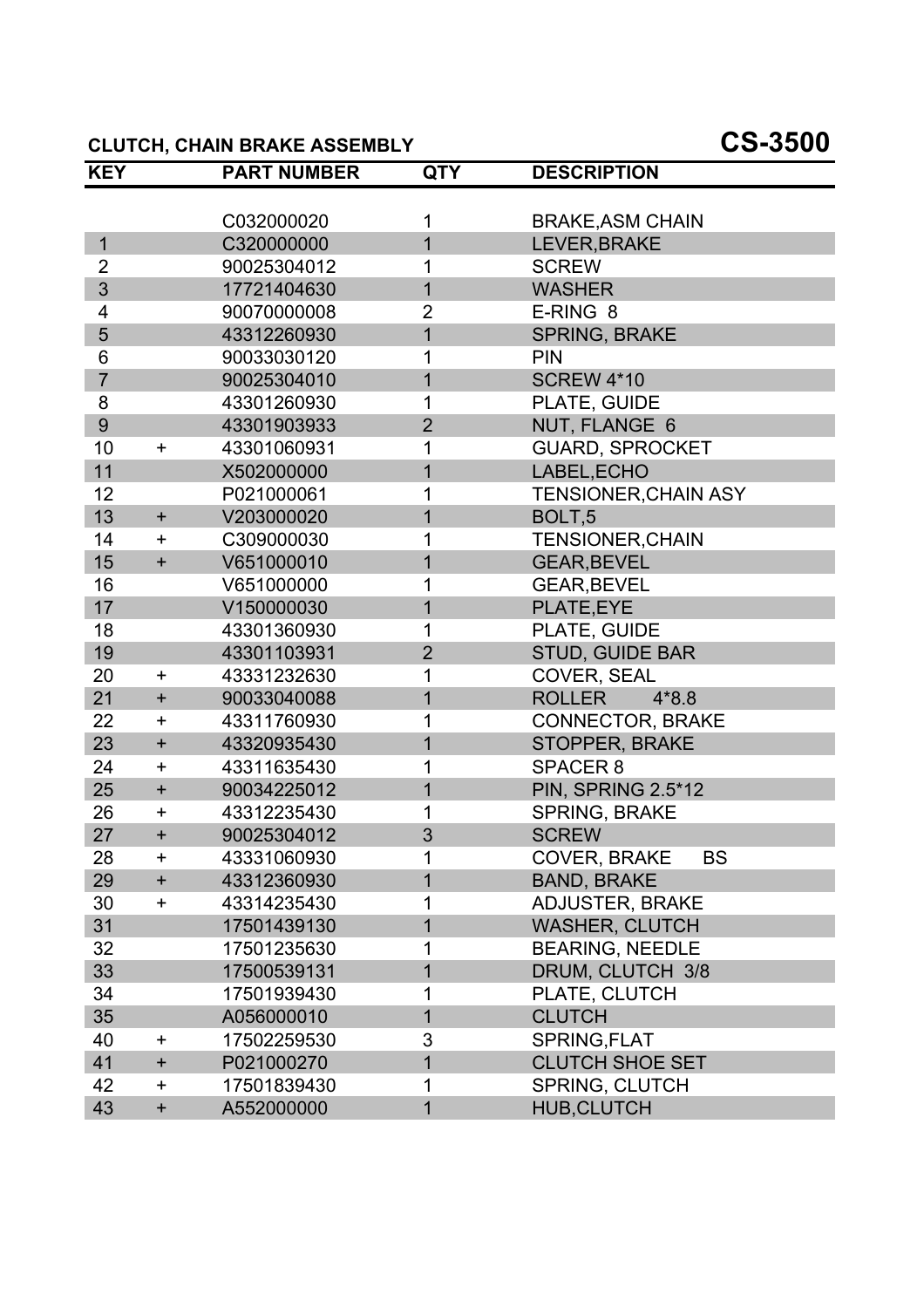

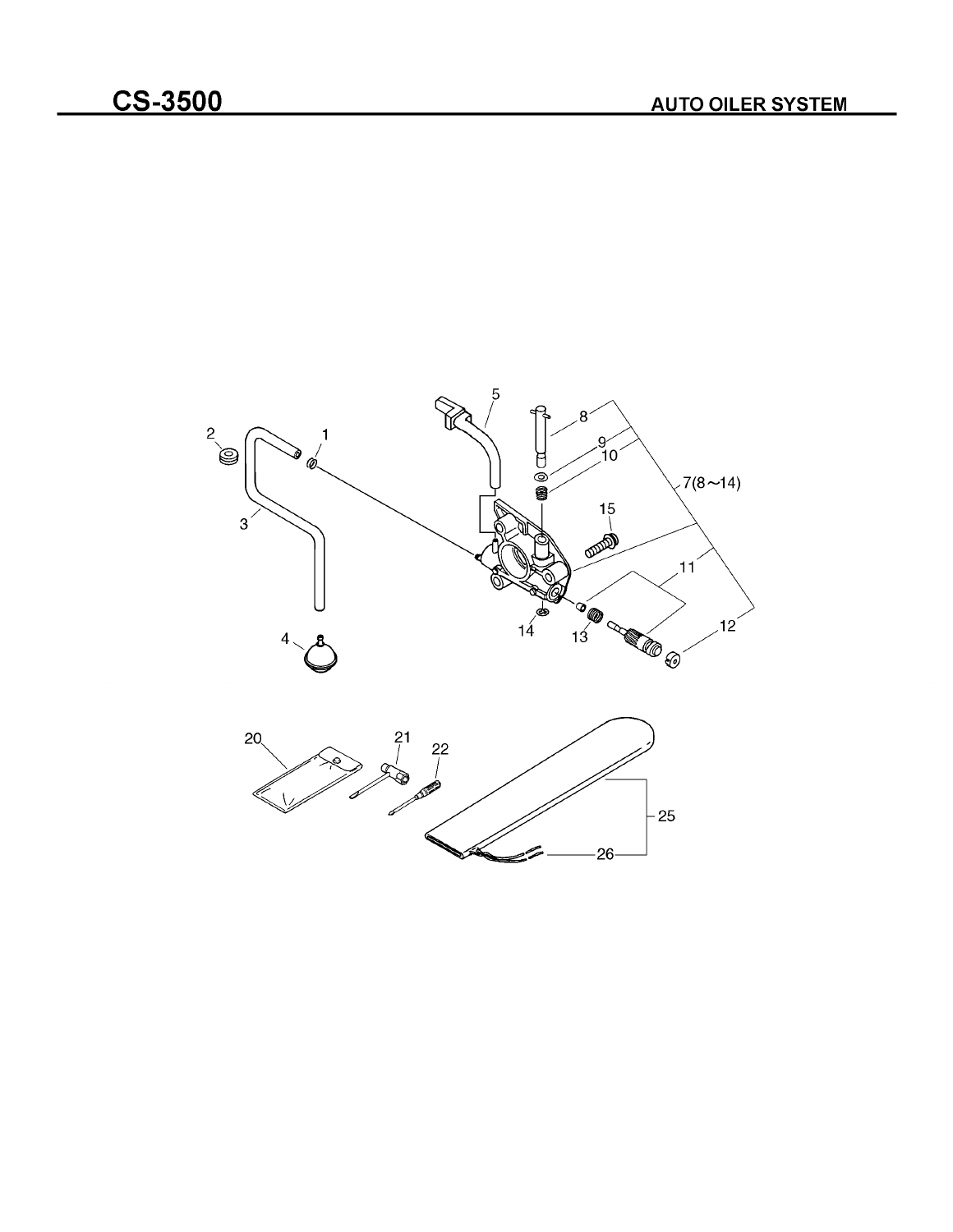#### **AUTO OILER SYSTEM CS-3500**

| <b>KEY</b>     |           | <b>PART NUMBER</b> | <b>QTY</b>     | <b>DESCRIPTION</b>         |
|----------------|-----------|--------------------|----------------|----------------------------|
|                |           |                    |                |                            |
| 1              |           | 13201326630        |                | <b>CLIP</b>                |
| $\overline{2}$ |           | 13211512330        |                | <b>GROMMET</b>             |
| 3              |           | 43721035430        |                | <b>PIPE</b>                |
| $\overline{4}$ |           | 43620514730        |                | <b>STRAINER, OIL</b>       |
| 5              |           | 43721139133        |                | <b>PIPE</b>                |
| $\overline{7}$ |           | 43700238330        |                | <b>AUTO-OILER ASSY</b>     |
| 8              | $+$       | 43701638330        |                | <b>NEEDLE, ADJUST</b>      |
| 9              | $\ddot{}$ | 43702937330        |                | <b>WASHER</b>              |
| 10             | $\ddot{}$ | 43701537330        |                | <b>SPRING</b>              |
| 11             | $\ddot{}$ | 43702437330        |                | <b>PLUNGER</b>             |
| 12             | $\ddot{}$ | 43706238330        |                | CAP, OIL PUMP              |
| 13             | $\ddot{}$ | 43701938330        | 1              | <b>SPRING</b>              |
| 14             | $\ddot{}$ | 12312715030        | 1              | <b>RING</b>                |
| 15             |           | 90022304016        | $\overline{2}$ | <b>SCREW</b>               |
| 20             |           | 89851039130        |                | <b>BAG, TOOL</b>           |
| 21             |           | 89541003930        |                | <b>WRENCH, W/S. DRIVER</b> |
| 22             |           | 89581203930        |                | DRIVER, SCREW 50           |
| 25             |           | 89851338330        |                | <b>SCABBARD, GUIDE BAR</b> |
| 26             | $\ddot{}$ | 89856814530        |                | <b>ROPE</b>                |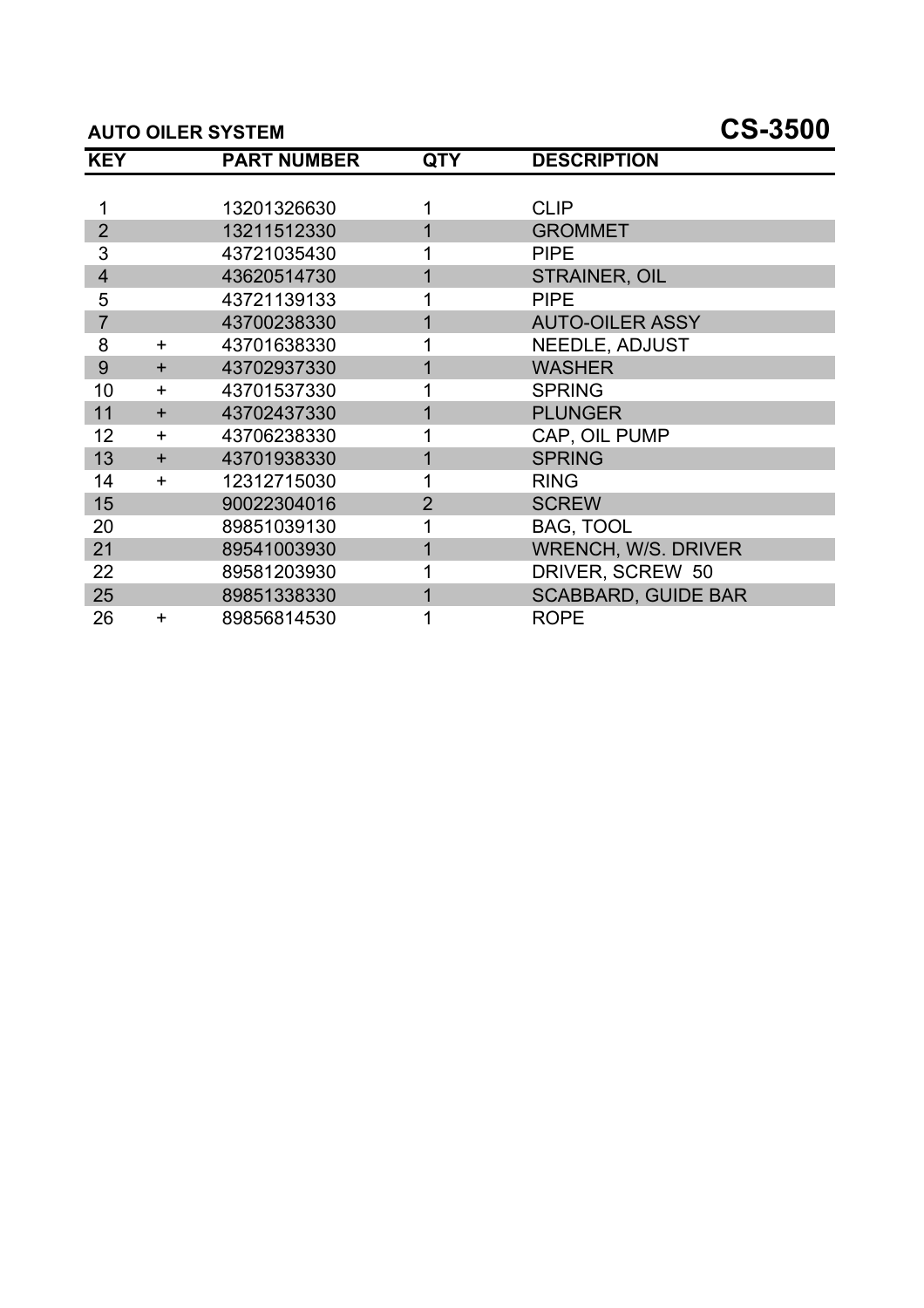